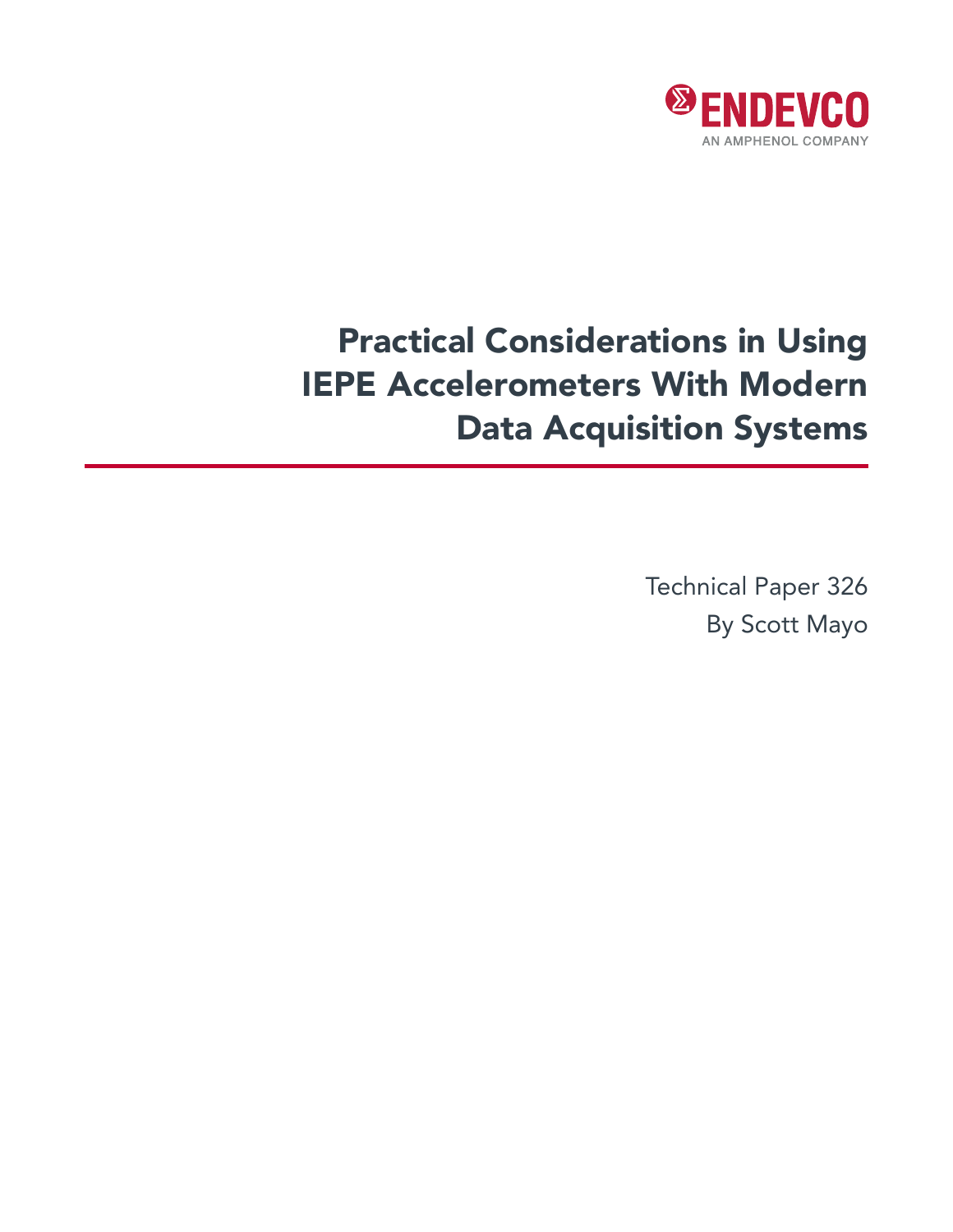

## **Practical considerations in using IEPE accelerometers with modern data acquisition systems**

Endevco Sensing Systems technical paper 326 Scott Mayo

# **To benefit from data acquisition systems which integrate accelerometer signal conditioners, the user must verify several key performance specifications – or risk the unintended degradation of measurement data.**

Traditionally, signal conditioning amplifiers were the domain of accelerometer manufacturers. These high quality, highly flexible amplifiers allow the user to configure almost any combination of input accelerometer sensitivity and output scale factor, for use with a downstream data acquisition system.

Recently, with the rapid increase in popularity of integral electronic piezoelectric (IEPE) accelerometers, and the seemingly simple ease of constructing an IEPE signal conditioner, several data acquisition system manufacturers have begun to integrate signal conditioning into their systems. While use of these signal conditioner/data acquisition systems appear to be a great convenience and cost reducer for the user, there are several factors for the user to consider to ensure the resulting signal meets their expectations. This is particularly true of mission-critical technologies, such as the development of flight hardware.

#### **Power requirements – Current**

Unlike piezoelectric charge accelerometers, IEPE accelerometers require power to operate. The signal conditioner/data acquisition system must be able to supply the appropriate power required by the accelerometer. The user should always refer to the accelerometer's datasheet for power requirements, as different IEPE accelerometers will have different requirements. (Note that there is no industry consensus standard on IEPE, such as an ISA or ANSI specification.) Without appropriate power from the signal conditioner/ DAQ system, the user cannot be assured the

accelerometer is operating properly and runs the risk of poor quality or invalid measurement data. Refer to Figure 1 for a general schematic of the IEPE power scheme. The IEPE power scheme uses constant current, rather than constant voltage, to power the accelerometer's internal electronics. IEPE accelerometers are frequently specified to operate over a wide range of constant current, with the minimum often being 2 mA. Whatever the required minimum, the user should ensure that their data acquisition system can supply this minimum amount of current. This should be specified in the data acquisition system's specifications, or it can be measured. To measure it, refer to Figure 2. Using a 1 kΩ resistor connected from the IEPE power source to ground, measure the current that flows through the resistor using a current meter. This is the constant current that the system can supply. The 1 kΩ resistor simulates the presence of an accelerometer and the data acquisition system turns on the constant current source.

For applications requiring long cables, or the measurement of high amplitude, high frequency vibrations, more current than the accelerometer's minimum specified constant current may be required from the data acquisition system.

#### **Power requirements – Compliance voltage**

IEPE accelerometers also require a voltage in order to output a distortion-free signal. Known as the compliance voltage, this is the maximum voltage available from the constant current source. If the signal conditioner/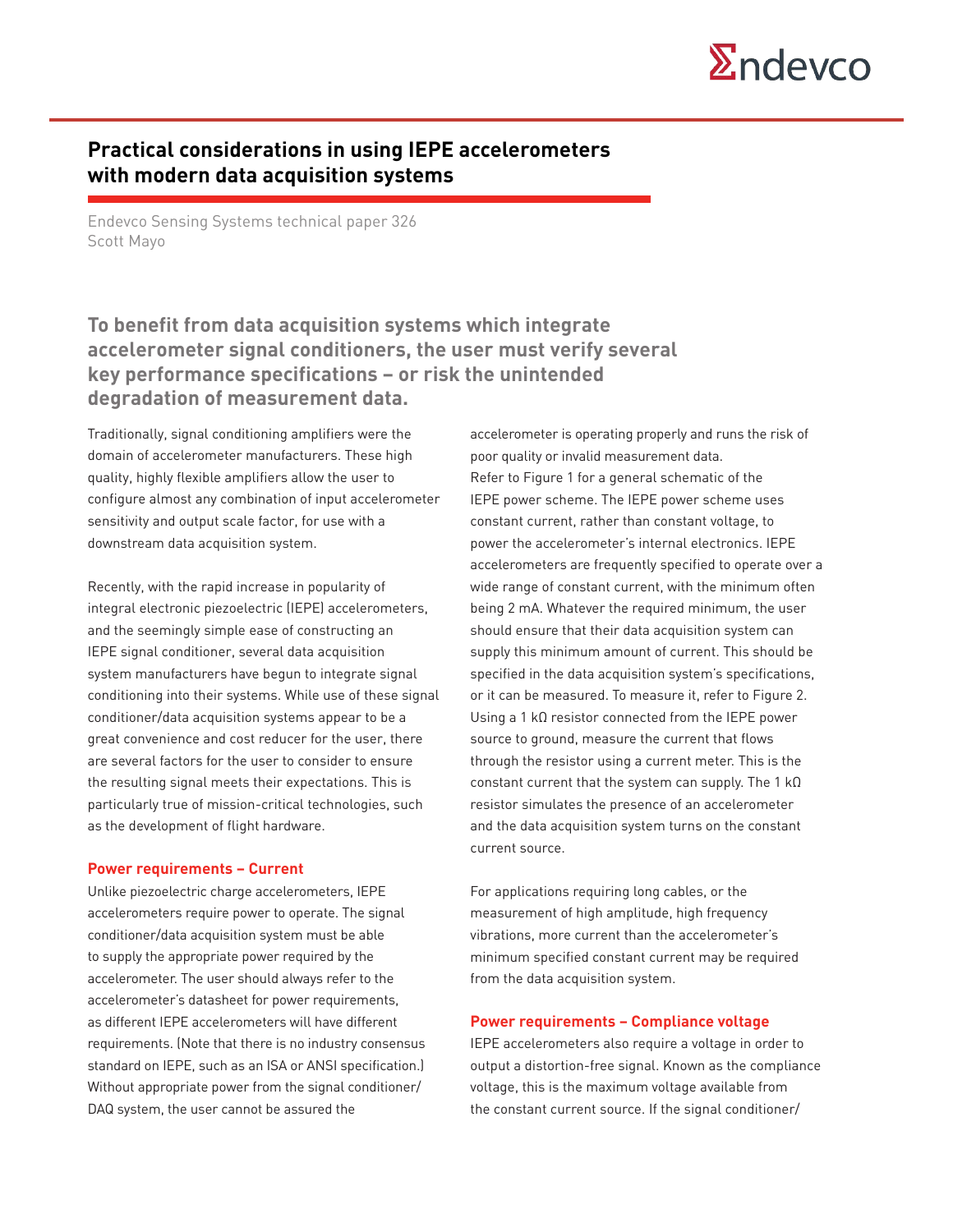

data acquisition system does not supply a high enough compliance voltage, the accelerometer may not reach its specified fullscale range, resulting in a distorted output signal and erroneous data. IEPE accelerometers are often specified to operate over a range of voltage, with the minimum frequently being 18 Vdc, but as high as 24 Vdc.

The user must ensure their data acquisition system can meet this minimum voltage. Compliance voltage should be in the data acquisition system's specifications, but its approximate value can also be measured in the following simplified way. Refer to Figure 3. Connect a 50 kΩ resistor from the IEPE power source to ground. The voltage measured across the resistor is the approximate compliance voltage.

Note that in some special circumstances, it may be permissible to operate an IEPE accelerometer slightly

below the required minimum constant current and compliance voltage; under no circumstance should the accelerometer be operated above the specified maximums. Doing so risks permanently damaging the accelerometer.

### **Noise considerations**

Many IEPE accelerometers have excellent noise specifications. If the signal conditioner/data acquisition system cannot take advantage of this capability, this high performance is degraded. The user must evaluate the noise performance of the data acquisition system to ensure it does not degrade the quality of the measurements being taken by the accelerometer.

Some lower cost signal conditioner/data acquisition systems may especially have a problem in this area.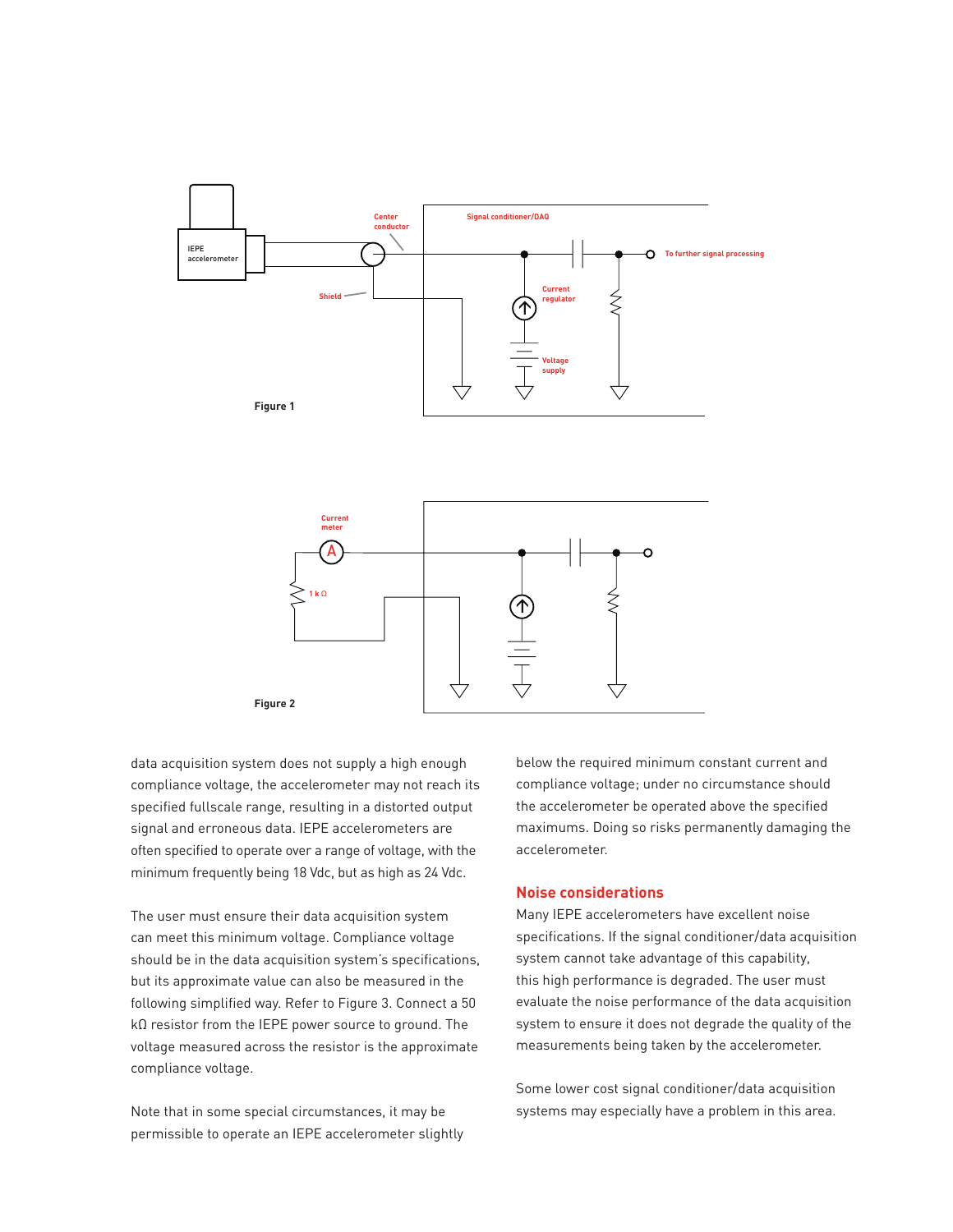

Frequently, the voltage supply used on these lower cost systems is derived from simple switching DC-to-DC converters, which typically are noisy. Inherent in the way the IEPE powering scheme works (see Figure 1), any noise originating from the voltage supply for the constant current regulator will directly couple into the accelerometer's output signal. There is not much the user can do to reverse this significant drawback to some signal conditioner/data acquisition systems.

#### **High frequency response**

The frequency responses of IEPE accelerometers are usually well specified, but, as with noise performance, the user must ensure the signal conditioner/data acquisition system does not degrade this performance to unacceptable or unexpected levels.

The high frequency response of the system is dependent on the maximum acceleration signal amplitude to be measured; the length and capacitance of the cable between the accelerometer and signal conditioner/data acquisition system; and the constant current available from the data acquisition system to drive this cable.

This dependency can be expressed mathematically as

$$
f \max = \frac{1000 \times I}{2\pi a SLC}
$$
 (units in Hz)

- where I = **constant current available to drive the cable (units in Amps)**
	- a = **amplitude of acceleration signal expected (or desired) to be measured (units in gpk)**
	- S = **sensitivity of accelerometer (units in V/g)**
	- L = **total cable length (any length unit)**
	- C = **cable capacitance per unit length (units in F/unit length, note that length unit must match cable length unit)**

(Note that 1 mA should be subtracted from the total constant current from the signal conditioner/DAQ. This 1 mA is used by the accelerometer's electronics itself, while the remaining current is available to drive the cable.)

From this equation, it is clear that available current from the data acquisition system is directly proportional to the high frequency cutoff (-3 dB). Insufficient current from the data acquisition system, even if enough to meet minimum requirements of the accelerometer, will reduce the measurement system's bandwidth. The user must calculate how much current is available from the signal conditioner/data acquisition system and ensure the system frequency bandwidth is adequate for the measurement. This warrants particular attention if the system utilizes long cables, or the measurement involves high amplitudes and/or high frequencies.